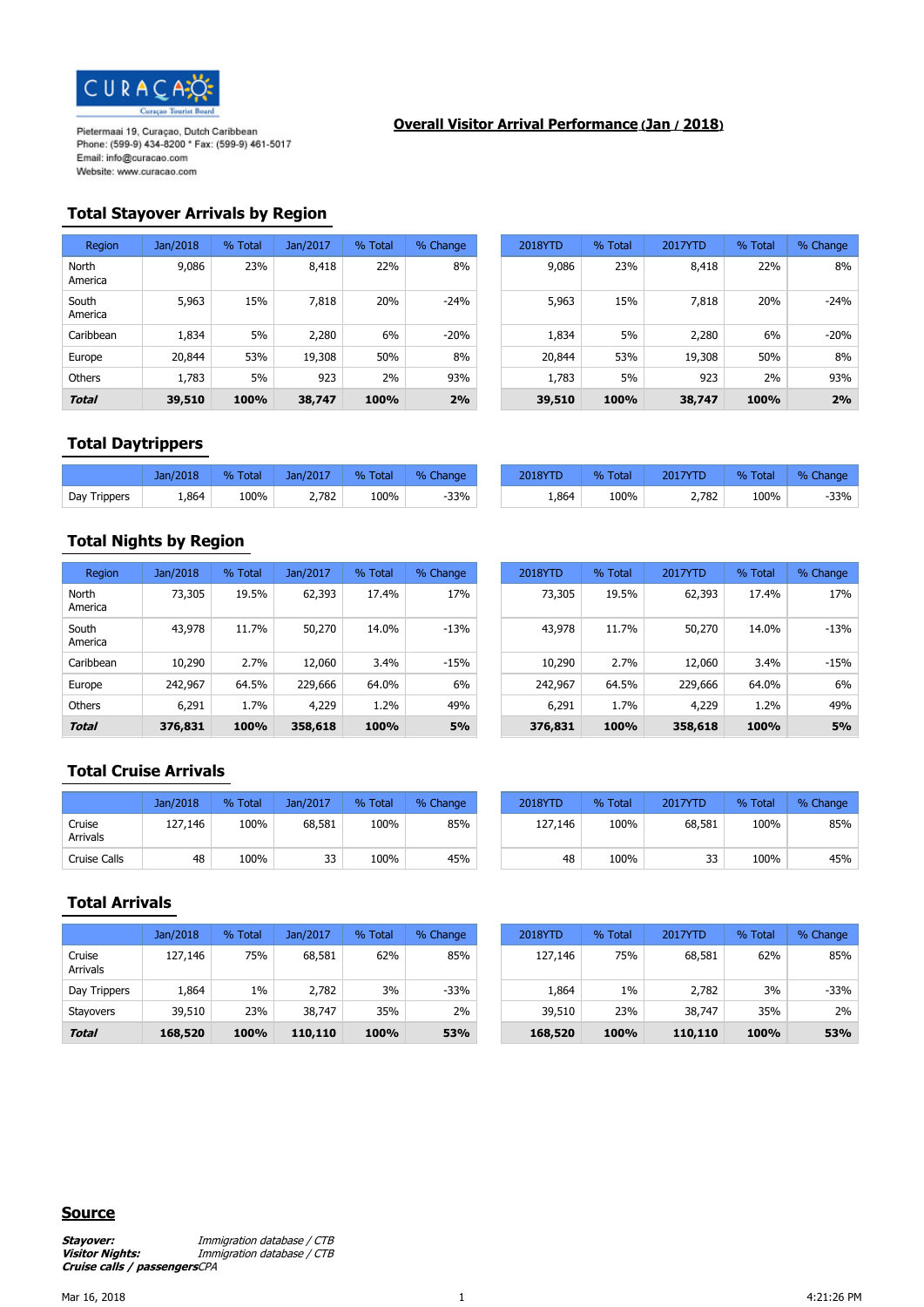

## **Stayover Visitor Arrival (Jan / 2018)**

|                         | Jan/2018 | % Total | Jan/2017 | % Total | % Change  | 2018YTD | % Total | 2017YTD | % Total | % Change |
|-------------------------|----------|---------|----------|---------|-----------|---------|---------|---------|---------|----------|
| <b>North America</b>    |          |         |          |         |           |         |         |         |         |          |
| Canada                  | 3,274    | 8.3%    | 3,270    | 8.4%    | $0\%$     | 3,274   | 8.3%    | 3,270   | 8.4%    | 0%       |
| United<br><b>States</b> | 5,812    | 14.7%   | 5,148    | 13.3%   | 13%       | 5,812   | 14.7%   | 5,148   | 13.3%   | 13%      |
| <b>Total</b>            | 9,086    | 23.0%   | 8,418    | 21.7%   | 7.94%     | 9,086   | 23.0%   | 8,418   | 21.7%   | 8%       |
| <b>South America</b>    |          |         |          |         |           |         |         |         |         |          |
| Argentina               | 539      | 1.4%    | 319      | 0.8%    | 69%       | 539     | 1.4%    | 319     | 0.8%    | 69%      |
| <b>Brazil</b>           | 1,284    | 3.2%    | 1,259    | 3.2%    | 2%        | 1,284   | 3.2%    | 1,259   | 3.2%    | 2%       |
| Chile                   | 54       | 0.1%    | 52       | 0.1%    | 4%        | 54      | 0.1%    | 52      | 0.1%    | 4%       |
| Colombia                | 2,292    | 5.8%    | 1,880    | 4.9%    | 22%       | 2,292   | 5.8%    | 1,880   | 4.9%    | 22%      |
| Ecuador                 | 35       | 0.1%    | 65       | 0.2%    | -46%      | 35      | 0.1%    | 65      | 0.2%    | -46%     |
| Guyana                  | 33       | 0.1%    | 115      | 0.3%    | $-71%$    | 33      | 0.1%    | 115     | 0.3%    | $-71%$   |
| Panama                  | 139      | 0.4%    | 134      | 0.3%    | 4%        | 139     | 0.4%    | 134     | 0.3%    | 4%       |
| Suriname                | 449      | 1.1%    | 564      | 1.5%    | $-20%$    | 449     | 1.1%    | 564     | 1.5%    | $-20%$   |
| Venezuela               | 903      | 2.3%    | 3,240    | 8.4%    | $-72%$    | 903     | 2.3%    | 3,240   | 8.4%    | $-72%$   |
| Other                   | 235      | 0.6%    | 190      | 0.5%    | 24%       | 235     | 0.6%    | 190     | 0.5%    | 24%      |
| <b>Total</b>            | 5,963    | 15.1%   | 7,818    | 20.2%   | $-23.73%$ | 5,963   | 15.1%   | 7,818   | 20.2%   | $-24%$   |
| <b>Caribbean</b>        |          |         |          |         |           |         |         |         |         |          |
| Aruba                   | 1,113    | 2.8%    | 1,028    | 2.7%    | 8%        | 1,113   | 2.8%    | 1,028   | 2.7%    | 8%       |
| <b>Barbados</b>         | 20       | 0.1%    | 24       | 0.1%    | $-17%$    | 20      | 0.1%    | 24      | 0.1%    | $-17%$   |
| Dom. Rep.               | 276      | 0.7%    | 344      | 0.9%    | $-20%$    | 276     | 0.7%    | 344     | 0.9%    | $-20%$   |
| Haiti                   | 105      | 0.3%    | 195      | 0.5%    | -46%      | 105     | 0.3%    | 195     | 0.5%    | $-46%$   |
| Jamaica                 | 46       | 0.1%    | 160      | 0.4%    | $-71%$    | 46      | 0.1%    | 160     | 0.4%    | $-71%$   |
| Trinidad &<br>Tobago    | 221      | 0.6%    | 322      | 0.8%    | $-31%$    | 221     | 0.6%    | 322     | 0.8%    | $-31%$   |
| Other                   | 53       | 0.1%    | 207      | 0.5%    | $-74%$    | 53      | 0.1%    | 207     | 0.5%    | $-74%$   |
| <b>Total</b>            | 1,834    | 4.6%    | 2,280    | 5.9%    | $-19.56%$ | 1,834   | 4.6%    | 2,280   | 5.9%    | $-20%$   |
| <b>Europe</b>           |          |         |          |         |           |         |         |         |         |          |
| Austria                 | 86       | 0.2%    | 128      | 0.3%    | $-33%$    | 86      | 0.2%    | 128     | 0.3%    | $-33%$   |
| Belgium                 | 484      | 1.2%    | 424      | 1.1%    | 14%       | 484     | 1.2%    | 424     | 1.1%    | 14%      |
| Denmark                 | 98       | 0.2%    | 86       | 0.2%    | 14%       | 98      | 0.2%    | 86      | 0.2%    | 14%      |
| Finland                 | 106      | 0.3%    | 100      | 0.3%    | $6\%$     | 106     | 0.3%    | 100     | 0.3%    | $6\%$    |
| France                  | 147      | 0.4%    | 145      | 0.4%    | $1\%$     | 147     | 0.4%    | 145     | 0.4%    | $1\%$    |
| Germany                 | 1,219    | 3.1%    | 1,831    | 4.7%    | $-33%$    | 1,219   | 3.1%    | 1,831   | 4.7%    | $-33%$   |
| Italy                   | 158      | 0.4%    | 155      | 0.4%    | 2%        | 158     | 0.4%    | 155     | 0.4%    | 2%       |
| Netherlands             | 16,978   | 43.0%   | 14,999   | 38.7%   | 13%       | 16,978  | 43.0%   | 14,999  | 38.7%   | 13%      |
| Norway                  | 116      | 0.3%    | 93       | 0.2%    | 25%       | 116     | 0.3%    | 93      | 0.2%    | 25%      |
| Sweden                  | 390      | 1.0%    | 307      | 0.8%    | 27%       | 390     | 1.0%    | 307     | 0.8%    | 27%      |
| Switzerland             | 171      | 0.4%    | 246      | 0.6%    | $-30%$    | 171     | 0.4%    | 246     | 0.6%    | $-30%$   |
| United<br>Kingdom       | 265      | 0.7%    | 268      | 0.7%    | $-1\%$    | 265     | 0.7%    | 268     | 0.7%    | $-1\%$   |
| Other                   | 626      | 1.6%    | 526      | 1.4%    | 19%       | 626     | 1.6%    | 526     | 1.4%    | 19%      |
| <b>Total</b>            | 20,844   | 52.8%   | 19,308   | 49.8%   | 7.96%     | 20,844  | 52.8%   | 19,308  | 49.8%   | 8%       |
| <b>Others</b>           |          |         |          |         |           |         |         |         |         |          |
| Not Stated              | 1,205    | 3.0%    | 339      | 0.9%    | 255%      | 1,205   | 3.0%    | 339     | 0.9%    | 255%     |
| Other                   | 578      | 1.5%    | 584      | 1.5%    | $-1\%$    | 578     | 1.5%    | 584     | 1.5%    | $-1\%$   |
| <b>Total</b>            | 1,783    | 4.5%    | 923      | 2.4%    | 93.17%    | 1,783   | 4.5%    | 923     | 2.4%    | 93%      |
| <b>Overall</b>          | 39,510   | 100.0%  | 38,747   | 100.0%  | 2%        | 39,510  | 100.0%  | 38,747  | 100.0%  | 2%       |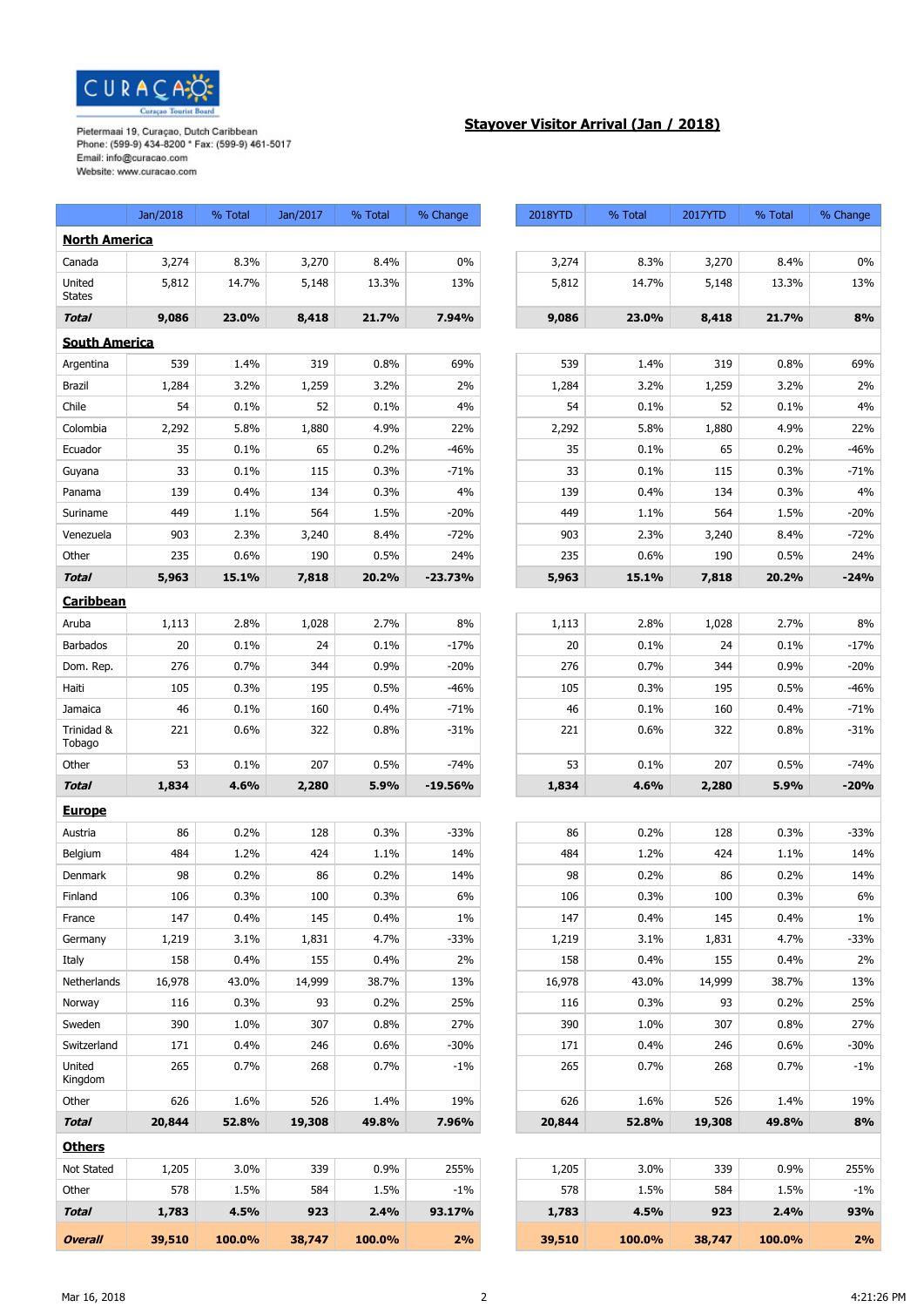

## **Stayover Visitor Nights (Jan / 2018)**

|                         | Jan/2018 | % Total | Jan/2017 | % Total | % Change | 2018YTD | % Total | 2017YTD | % Total | % Change |
|-------------------------|----------|---------|----------|---------|----------|---------|---------|---------|---------|----------|
| <b>North America</b>    |          |         |          |         |          |         |         |         |         |          |
| Canada                  | 31,158   | 8.3%    | 28,459   | 7.9%    | 9%       | 31,158  | 8.3%    | 28,459  | 7.9%    | 9%       |
| United<br><b>States</b> | 42,147   | 11.2%   | 33,934   | 9.5%    | 24%      | 42,147  | 11.2%   | 33,934  | 9.5%    | 24%      |
| <b>Total</b>            | 73,305   | 19.5%   | 62,393   | 17.4%   | 17%      | 73,305  | 19.5%   | 62,393  | 17.4%   | 17%      |
| <b>South America</b>    |          |         |          |         |          |         |         |         |         |          |
| Argentina               | 4,371    | 1.2%    | 2,274    | 0.6%    | 92%      | 4,371   | 1.2%    | 2,274   | 0.6%    | 92%      |
| <b>Brazil</b>           | 8,500    | 2.3%    | 7,611    | 2.1%    | 12%      | 8,500   | 2.3%    | 7,611   | 2.1%    | 12%      |
| Chile                   | 385      | 0.1%    | 458      | 0.1%    | $-16%$   | 385     | 0.1%    | 458     | 0.1%    | $-16%$   |
| Colombia                | 18,719   | 5.0%    | 14,982   | 4.2%    | 25%      | 18,719  | 5.0%    | 14,982  | 4.2%    | 25%      |
| Ecuador                 | 124      | 0.0%    | 402      | 0.1%    | -69%     | 124     | 0.0%    | 402     | 0.1%    | $-69%$   |
| Guyana                  | 218      | 0.1%    | 500      | 0.1%    | $-56%$   | 218     | 0.1%    | 500     | 0.1%    | $-56%$   |
| Panama                  | 963      | 0.3%    | 863      | 0.2%    | 12%      | 963     | 0.3%    | 863     | 0.2%    | 12%      |
| Suriname                | 3,298    | 0.9%    | 3,540    | 1.0%    | $-7%$    | 3,298   | 0.9%    | 3,540   | 1.0%    | $-7%$    |
| Venezuela               | 5,572    | 1.5%    | 18,303   | 5.1%    | $-70%$   | 5,572   | 1.5%    | 18,303  | 5.1%    | $-70%$   |
| Other                   | 1,828    | 0.5%    | 1,337    | 0.4%    | 37%      | 1,828   | 0.5%    | 1,337   | 0.4%    | 37%      |
| <b>Total</b>            | 43,978   | 11.7%   | 50,270   | 14.0%   | $-13%$   | 43,978  | 11.7%   | 50,270  | 14.0%   | $-13%$   |
| <b>Caribbean</b>        |          |         |          |         |          |         |         |         |         |          |
| Aruba                   | 5,445    | 1.4%    | 4,972    | 1.4%    | 10%      | 5,445   | 1.4%    | 4,972   | 1.4%    | 10%      |
| <b>Barbados</b>         | 97       | 0.0%    | 101      | 0.0%    | $-4%$    | 97      | 0.0%    | 101     | 0.0%    | $-4%$    |
| Dom. Rep.               | 1,941    | 0.5%    | 2,522    | 0.7%    | $-23%$   | 1,941   | 0.5%    | 2,522   | 0.7%    | $-23%$   |
| Haiti                   | 1,133    | 0.3%    | 987      | 0.3%    | 15%      | 1,133   | 0.3%    | 987     | 0.3%    | 15%      |
| Jamaica                 | 293      | 0.1%    | 1,380    | 0.4%    | $-79%$   | 293     | 0.1%    | 1,380   | 0.4%    | $-79%$   |
| Trinidad &<br>Tobago    | 918      | 0.2%    | 1,034    | 0.3%    | $-11%$   | 918     | 0.2%    | 1,034   | 0.3%    | $-11%$   |
| Other                   | 463      | 0.1%    | 1,064    | 0.3%    | $-56%$   | 463     | 0.1%    | 1,064   | 0.3%    | $-56%$   |
| <b>Total</b>            | 10,290   | 2.7%    | 12,060   | 3.4%    | $-15%$   | 10,290  | 2.7%    | 12,060  | 3.4%    | $-15%$   |
| <b>Europe</b>           |          |         |          |         |          |         |         |         |         |          |
| Austria                 | 898      | 0.2%    | 1,314    | 0.4%    | $-32%$   | 898     | 0.2%    | 1,314   | 0.4%    | $-32%$   |
| Belgium                 | 4,652    | 1.2%    | 4,918    | 1.4%    | $-5%$    | 4,652   | 1.2%    | 4,918   | 1.4%    | $-5%$    |
| Denmark                 | 1,186    | 0.3%    | 809      | 0.2%    | 47%      | 1,186   | 0.3%    | 809     | 0.2%    | 47%      |
| Finland                 | 1,046    | 0.3%    | 950      | 0.3%    | 10%      | 1,046   | 0.3%    | 950     | 0.3%    | 10%      |
| France                  | 1,714    | 0.5%    | 1,267    | 0.4%    | 35%      | 1,714   | 0.5%    | 1,267   | 0.4%    | 35%      |
| Germany                 | 15,829   | 4.2%    | 21,765   | 6.1%    | $-27%$   | 15,829  | 4.2%    | 21,765  | 6.1%    | $-27%$   |
| Italy                   | 1,550    | 0.4%    | 1,383    | 0.4%    | 12%      | 1,550   | 0.4%    | 1,383   | 0.4%    | 12%      |
| Netherlands             | 201,323  | 53.4%   | 183,019  | 51.0%   | 10%      | 201,323 | 53.4%   | 183,019 | 51.0%   | 10%      |
| Norway                  | 1,386    | 0.4%    | 847      | 0.2%    | 64%      | 1,386   | 0.4%    | 847     | 0.2%    | 64%      |
| Sweden                  | 3,765    | 1.0%    | 2,845    | 0.8%    | 32%      | 3,765   | 1.0%    | 2,845   | 0.8%    | 32%      |
| Switzerland             | 1,640    | 0.4%    | 2,507    | 0.7%    | $-35%$   | 1,640   | 0.4%    | 2,507   | 0.7%    | $-35%$   |
| United<br>Kingdom       | 2,271    | 0.6%    | 2,604    | 0.7%    | $-13%$   | 2,271   | 0.6%    | 2,604   | 0.7%    | $-13%$   |
| Other                   | 5,707    | 1.5%    | 5,438    | 1.5%    | 5%       | 5,707   | 1.5%    | 5,438   | 1.5%    | 5%       |
| <b>Total</b>            | 242,967  | 64.5%   | 229,666  | 64.0%   | 6%       | 242,967 | 64.5%   | 229,666 | 64.0%   | 6%       |
| <b>Others</b>           |          |         |          |         |          |         |         |         |         |          |
| Not Stated              | 630      | 0.2%    | 278      | 0.1%    | 127%     | 630     | 0.2%    | 278     | 0.1%    | 127%     |
| Other                   | 5,661    | 1.5%    | 3,951    | 1.1%    | 43%      | 5,661   | 1.5%    | 3,951   | 1.1%    | 43%      |
| <b>Total</b>            | 6,291    | 1.7%    | 4,229    | 1.2%    | 49%      | 6,291   | 1.7%    | 4,229   | 1.2%    | 49%      |
| <b>Overall</b>          | 376,831  | 100.0%  | 358,618  | 100.0%  | 5%       | 376,831 | 100.0%  | 358,618 | 100.0%  | 5%       |